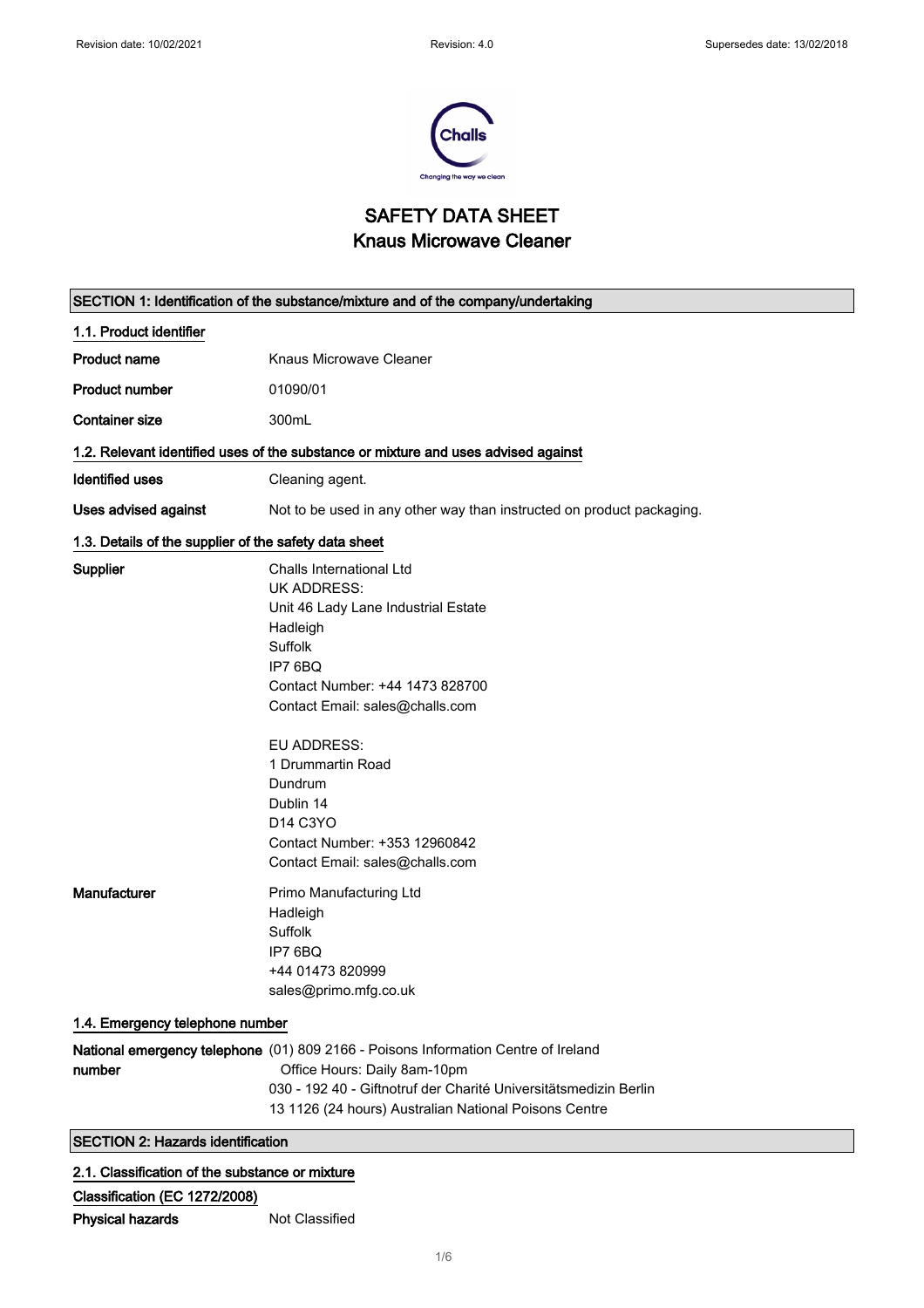| <b>Health hazards</b>                               | Not Classified                                                                                                                                                                                                                                                                                              |
|-----------------------------------------------------|-------------------------------------------------------------------------------------------------------------------------------------------------------------------------------------------------------------------------------------------------------------------------------------------------------------|
| <b>Environmental hazards</b>                        | Not Classified                                                                                                                                                                                                                                                                                              |
| Classification (67/548/EEC or R52/53<br>1999/45/EC) |                                                                                                                                                                                                                                                                                                             |
| 2.2. Label elements                                 |                                                                                                                                                                                                                                                                                                             |
| <b>Hazard statements</b>                            | NC Not Classified                                                                                                                                                                                                                                                                                           |
| <b>Precautionary statements</b>                     | P101 If medical advice is needed, have product container or label at hand.<br>P <sub>102</sub> Keep out of reach of children.<br>P103 Read label before use.<br>Always store upright in a cool, dry, well-ventilated place.<br>P501 Dispose of contents/ container in accordance with national regulations. |
| Detergent labelling                                 | $\leq$ 5% non-ionic surfactants, $\leq$ 5% perfumes                                                                                                                                                                                                                                                         |
| 2.3. Other hazards                                  |                                                                                                                                                                                                                                                                                                             |

This substance is not classified as PBT or vPvB according to current EU criteria.

### SECTION 3: Composition/information on ingredients

### 3.2. Mixtures

Composition comments No classified ingredients, or those having occupational exposure limits, present above the levels of disclosure.

### SECTION 4: First aid measures

| 4.1. Description of first aid measures                                          |                                                                                                                                                                                                                                  |  |
|---------------------------------------------------------------------------------|----------------------------------------------------------------------------------------------------------------------------------------------------------------------------------------------------------------------------------|--|
| Inhalation                                                                      | Remove affected person from source of contamination. Keep affected person warm and at<br>rest. Get medical attention if any discomfort continues.                                                                                |  |
| Ingestion                                                                       | Rinse mouth thoroughly with water. Never give anything by mouth to an unconscious person.<br>Get medical attention immediately.                                                                                                  |  |
| <b>Skin contact</b>                                                             | Remove affected person from source of contamination. Take off immediately all contaminated<br>clothing and wash it before reuse. Wash skin thoroughly with soap and water. Get medical<br>attention if any discomfort continues. |  |
| Eye contact                                                                     | Remove affected person from source of contamination. Rinse immediately with plenty of<br>water. Remove any contact lenses and open eyelids wide apart. Continue to rinse for at least<br>15 minutes and get medical attention.   |  |
|                                                                                 | 4.2. Most important symptoms and effects, both acute and delayed                                                                                                                                                                 |  |
| General information                                                             | The severity of the symptoms described will vary dependent on the concentration and the<br>length of exposure.                                                                                                                   |  |
| 4.3. Indication of any immediate medical attention and special treatment needed |                                                                                                                                                                                                                                  |  |
| Specific treatments                                                             | Treat symptomatically.                                                                                                                                                                                                           |  |
| <b>SECTION 5: Firefighting measures</b>                                         |                                                                                                                                                                                                                                  |  |
| 5.1. Extinguishing media                                                        |                                                                                                                                                                                                                                  |  |

Suitable extinguishing media The product is not flammable. Use fire-extinguishing media suitable for the surrounding fire.

### 5.2. Special hazards arising from the substance or mixture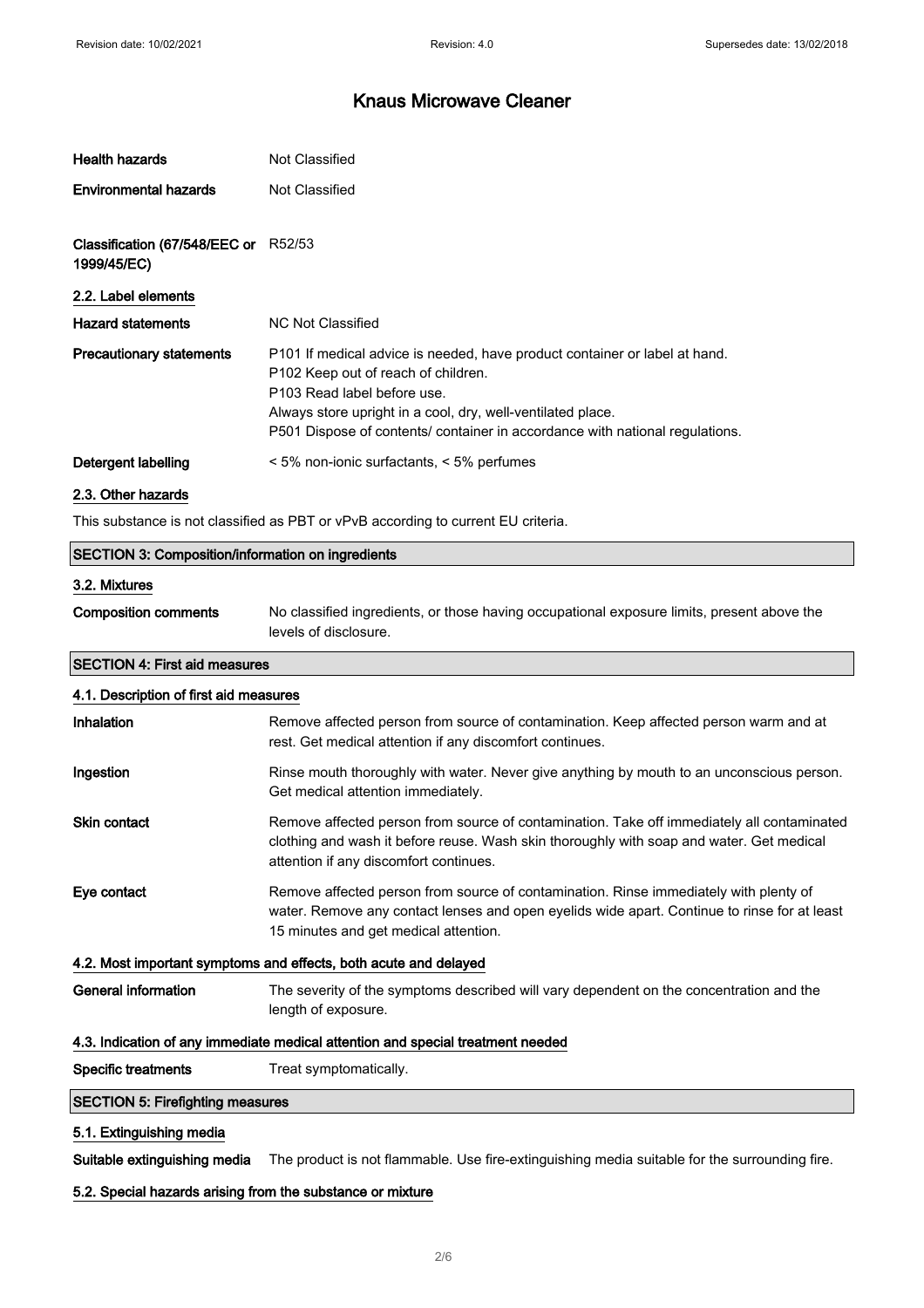| <b>Hazardous combustion</b><br>products                   | None known.                                                                                                                                                                                                                                                                                                                                                                     |  |
|-----------------------------------------------------------|---------------------------------------------------------------------------------------------------------------------------------------------------------------------------------------------------------------------------------------------------------------------------------------------------------------------------------------------------------------------------------|--|
| 5.3. Advice for firefighters                              |                                                                                                                                                                                                                                                                                                                                                                                 |  |
| Special protective equipment<br>for firefighters          | Wear positive-pressure self-contained breathing apparatus (SCBA) and appropriate protective<br>clothing.                                                                                                                                                                                                                                                                        |  |
| <b>SECTION 6: Accidental release measures</b>             |                                                                                                                                                                                                                                                                                                                                                                                 |  |
|                                                           | 6.1. Personal precautions, protective equipment and emergency procedures                                                                                                                                                                                                                                                                                                        |  |
| <b>Personal precautions</b>                               | For personal protection, see Section 8.                                                                                                                                                                                                                                                                                                                                         |  |
| 6.2. Environmental precautions                            |                                                                                                                                                                                                                                                                                                                                                                                 |  |
| <b>Environmental precautions</b>                          | The product is not expected to be hazardous to the environment. However, large or frequent<br>spills may have hazardous effects on the environment. Avoid discharge into drains or<br>watercourses or onto the ground. Spillages or uncontrolled discharges into watercourses must<br>be reported immediately to the Environmental Agency or other appropriate regulatory body. |  |
| 6.3. Methods and material for containment and cleaning up |                                                                                                                                                                                                                                                                                                                                                                                 |  |
| Methods for cleaning up                                   | Do not touch or walk into spilled material. Stop leak if safe to do so. Wipe up with an<br>absorbent cloth and dispose of waste safely. Flush contaminated area with plenty of water.                                                                                                                                                                                           |  |
| 6.4. Reference to other sections                          |                                                                                                                                                                                                                                                                                                                                                                                 |  |
| Reference to other sections                               | For personal protection, see Section 8. See Section 11 for additional information on health<br>hazards. For waste disposal, see Section 13.                                                                                                                                                                                                                                     |  |
| <b>SECTION 7: Handling and storage</b>                    |                                                                                                                                                                                                                                                                                                                                                                                 |  |
| 7.1. Precautions for safe handling                        |                                                                                                                                                                                                                                                                                                                                                                                 |  |
| <b>Usage precautions</b>                                  | Handle all packages and containers carefully to minimise spills. Avoid contact with skin, eyes<br>and clothing.                                                                                                                                                                                                                                                                 |  |
|                                                           | 7.2. Conditions for safe storage, including any incompatibilities                                                                                                                                                                                                                                                                                                               |  |
| <b>Storage precautions</b>                                | Store in tightly-closed, original container in a dry and cool place.                                                                                                                                                                                                                                                                                                            |  |
| 7.3. Specific end use(s)                                  |                                                                                                                                                                                                                                                                                                                                                                                 |  |
| Specific end use(s)                                       | The identified uses for this product are detailed in Section 1.2.                                                                                                                                                                                                                                                                                                               |  |
| <b>SECTION 8: Exposure controls/Personal protection</b>   |                                                                                                                                                                                                                                                                                                                                                                                 |  |
| 8.1. Control parameters                                   |                                                                                                                                                                                                                                                                                                                                                                                 |  |
| 8.2. Exposure controls                                    |                                                                                                                                                                                                                                                                                                                                                                                 |  |
| Protective equipment                                      |                                                                                                                                                                                                                                                                                                                                                                                 |  |
|                                                           |                                                                                                                                                                                                                                                                                                                                                                                 |  |
| Appropriate engineering<br>controls                       | Provide adequate ventilation. Observe any occupational exposure limits for the product or<br>ingredients.                                                                                                                                                                                                                                                                       |  |
| Eye/face protection                                       | Wear eye protection.                                                                                                                                                                                                                                                                                                                                                            |  |
| <b>Hand protection</b>                                    | Wear protective gloves.                                                                                                                                                                                                                                                                                                                                                         |  |
| Other skin and body<br>protection                         | Wear appropriate clothing to prevent skin contamination.                                                                                                                                                                                                                                                                                                                        |  |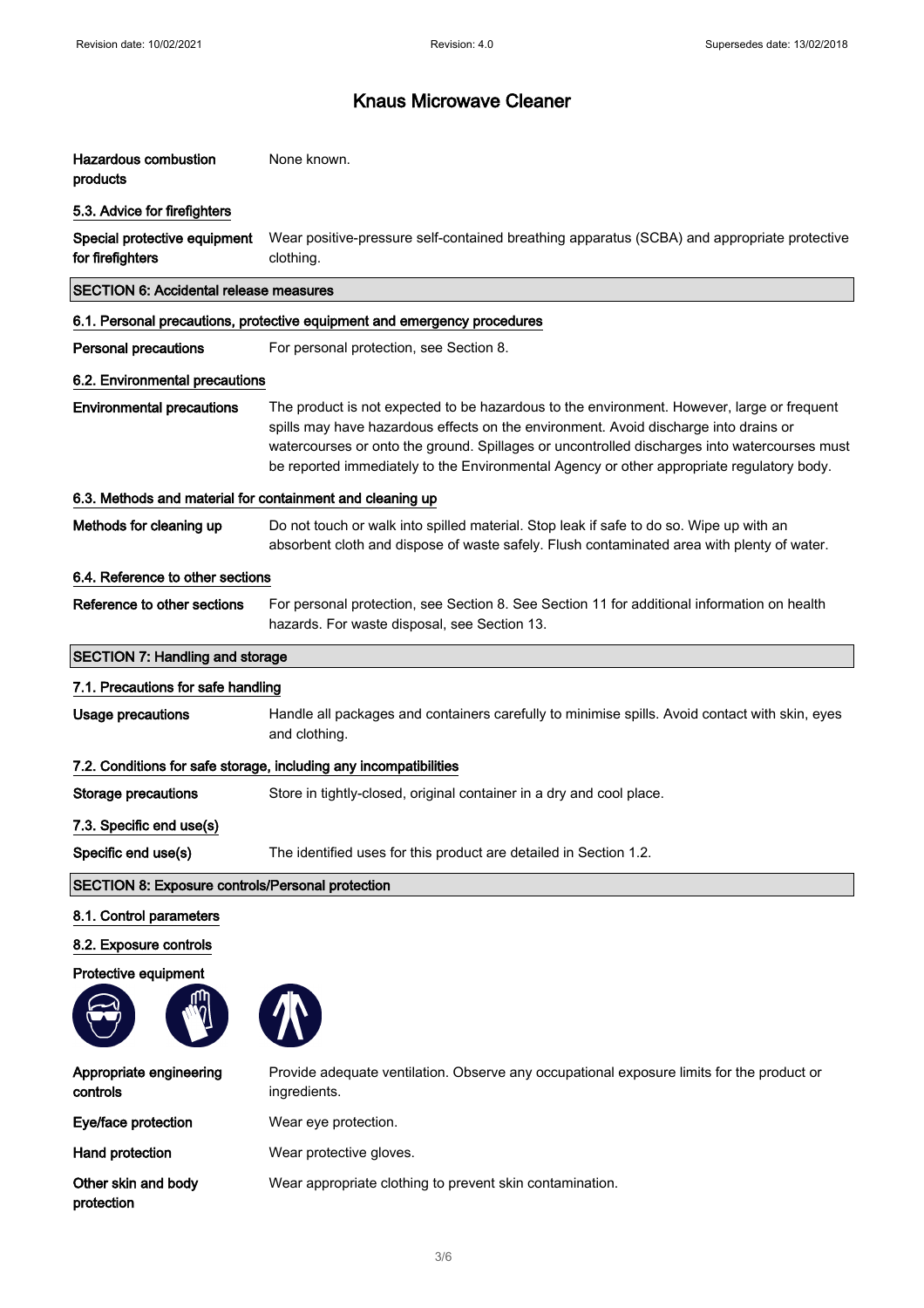| Hygiene measures                                           | Do not eat, drink or smoke when using this product. Wash hands thoroughly after handling.<br>Wash promptly with soap and water if skin becomes contaminated. Take off immediately all<br>contaminated clothing and wash it before reuse. |  |
|------------------------------------------------------------|------------------------------------------------------------------------------------------------------------------------------------------------------------------------------------------------------------------------------------------|--|
| <b>Respiratory protection</b>                              | If ventilation is inadequate, suitable respiratory protection must be worn. Respirator selection<br>must be based on exposure levels, the hazards of the product and the safe working limits of<br>the selected respirator.              |  |
| <b>Environmental exposure</b><br>controls                  | Keep container tightly sealed when not in use.                                                                                                                                                                                           |  |
| <b>SECTION 9: Physical and chemical properties</b>         |                                                                                                                                                                                                                                          |  |
| 9.1. Information on basic physical and chemical properties |                                                                                                                                                                                                                                          |  |
| Appearance                                                 | Cloudy liquid.                                                                                                                                                                                                                           |  |
| Colour                                                     | Colourless.                                                                                                                                                                                                                              |  |
| Odour                                                      | Characteristic.                                                                                                                                                                                                                          |  |
| рH                                                         | pH (concentrated solution): 1.5 - 3.0                                                                                                                                                                                                    |  |
| <b>Relative density</b>                                    | 1.00 - 1.02 @ 20 $^{\circ}$ C                                                                                                                                                                                                            |  |
| Solubility(ies)                                            | Soluble in water.                                                                                                                                                                                                                        |  |
| 9.2. Other information                                     |                                                                                                                                                                                                                                          |  |
| <b>SECTION 10: Stability and reactivity</b>                |                                                                                                                                                                                                                                          |  |
| 10.1. Reactivity                                           |                                                                                                                                                                                                                                          |  |
| Reactivity                                                 | There are no known reactivity hazards associated with this product.                                                                                                                                                                      |  |
| 10.2. Chemical stability                                   |                                                                                                                                                                                                                                          |  |
| <b>Stability</b>                                           | Stable at normal ambient temperatures and when used as recommended.                                                                                                                                                                      |  |
| 10.3. Possibility of hazardous reactions                   |                                                                                                                                                                                                                                          |  |
| Possibility of hazardous<br>reactions                      | None known.                                                                                                                                                                                                                              |  |
| 10.4. Conditions to avoid                                  |                                                                                                                                                                                                                                          |  |
| <b>Conditions to avoid</b>                                 | Avoid exposure to high temperatures or direct sunlight.                                                                                                                                                                                  |  |
| 10.5. Incompatible materials                               |                                                                                                                                                                                                                                          |  |
| Materials to avoid                                         | None known.                                                                                                                                                                                                                              |  |
| 10.6. Hazardous decomposition products                     |                                                                                                                                                                                                                                          |  |
| Hazardous decomposition<br>products                        | None known.                                                                                                                                                                                                                              |  |
| <b>SECTION 11: Toxicological information</b>               |                                                                                                                                                                                                                                          |  |
| 11.1. Information on toxicological effects                 |                                                                                                                                                                                                                                          |  |

| Inhalation          | Gas or vapour in high concentrations may irritate the respiratory system. |
|---------------------|---------------------------------------------------------------------------|
| Ingestion           | May cause discomfort if swallowed.                                        |
| <b>Skin contact</b> | May cause irritation.                                                     |
| Eye contact         | May irritate eyes.                                                        |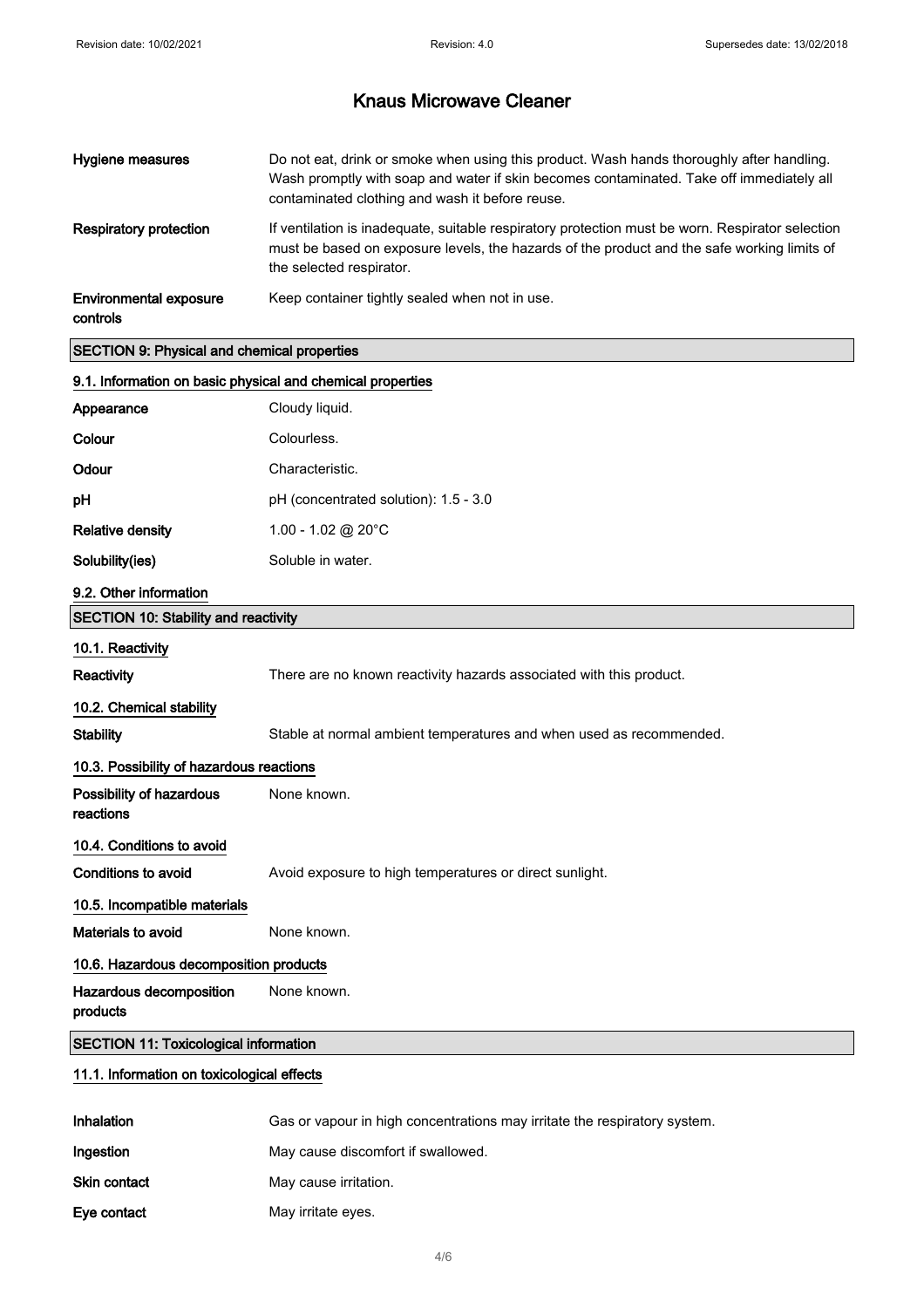| <b>SECTION 12: Ecological information</b>                   |                                                                                                                                                                                 |  |
|-------------------------------------------------------------|---------------------------------------------------------------------------------------------------------------------------------------------------------------------------------|--|
| Ecotoxicity                                                 | The product is not expected to be hazardous to the environment.                                                                                                                 |  |
| 12.1. Toxicity                                              |                                                                                                                                                                                 |  |
| <b>Toxicity</b>                                             | Any effect from spillages are likely to be minimal due to the dilute nature of the product.<br>However, large or frequent spills may have hazardous effects on the environment. |  |
| 12.2. Persistence and degradability                         |                                                                                                                                                                                 |  |
|                                                             | Persistence and degradability The product is expected to be biodegradable.                                                                                                      |  |
| 12.3. Bioaccumulative potential                             |                                                                                                                                                                                 |  |
| <b>Bioaccumulative potential</b>                            | The product does not contain any substances expected to be bioaccumulating.                                                                                                     |  |
| 12.4. Mobility in soil                                      |                                                                                                                                                                                 |  |
| <b>Mobility</b>                                             | The product is soluble in water.                                                                                                                                                |  |
| 12.5. Results of PBT and vPvB assessment                    |                                                                                                                                                                                 |  |
| Results of PBT and vPvB<br>assessment                       | This product does not contain any substances classified as PBT or vPvB.                                                                                                         |  |
| 12.6. Other adverse effects                                 |                                                                                                                                                                                 |  |
| Other adverse effects                                       | None known.                                                                                                                                                                     |  |
| <b>SECTION 13: Disposal considerations</b>                  |                                                                                                                                                                                 |  |
| 13.1. Waste treatment methods                               |                                                                                                                                                                                 |  |
| <b>General information</b>                                  | Care should be taken when handling emptied containers that have not been thoroughly<br>cleaned or rinsed out.                                                                   |  |
| Disposal methods                                            | Dispose of waste to licensed waste disposal site in accordance with the requirements of the<br>local Waste Disposal Authority.                                                  |  |
| <b>SECTION 14: Transport information</b>                    |                                                                                                                                                                                 |  |
| General                                                     | The product is not covered by international regulations on the transport of dangerous goods<br>(IMDG, IATA, ADR/RID).                                                           |  |
| 14.1. UN number                                             |                                                                                                                                                                                 |  |
| Not applicable.                                             |                                                                                                                                                                                 |  |
| 14.2. UN proper shipping name                               |                                                                                                                                                                                 |  |
| Not applicable.                                             |                                                                                                                                                                                 |  |
| 14.3. Transport hazard class(es)                            |                                                                                                                                                                                 |  |
| No transport warning sign required.                         |                                                                                                                                                                                 |  |
| 14.4. Packing group                                         |                                                                                                                                                                                 |  |
| Not applicable.                                             |                                                                                                                                                                                 |  |
| 14.5. Environmental hazards                                 |                                                                                                                                                                                 |  |
| Environmentally hazardous substance/marine pollutant<br>No. |                                                                                                                                                                                 |  |
| 14.6. Special precautions for user                          |                                                                                                                                                                                 |  |
| Not applicable.                                             |                                                                                                                                                                                 |  |